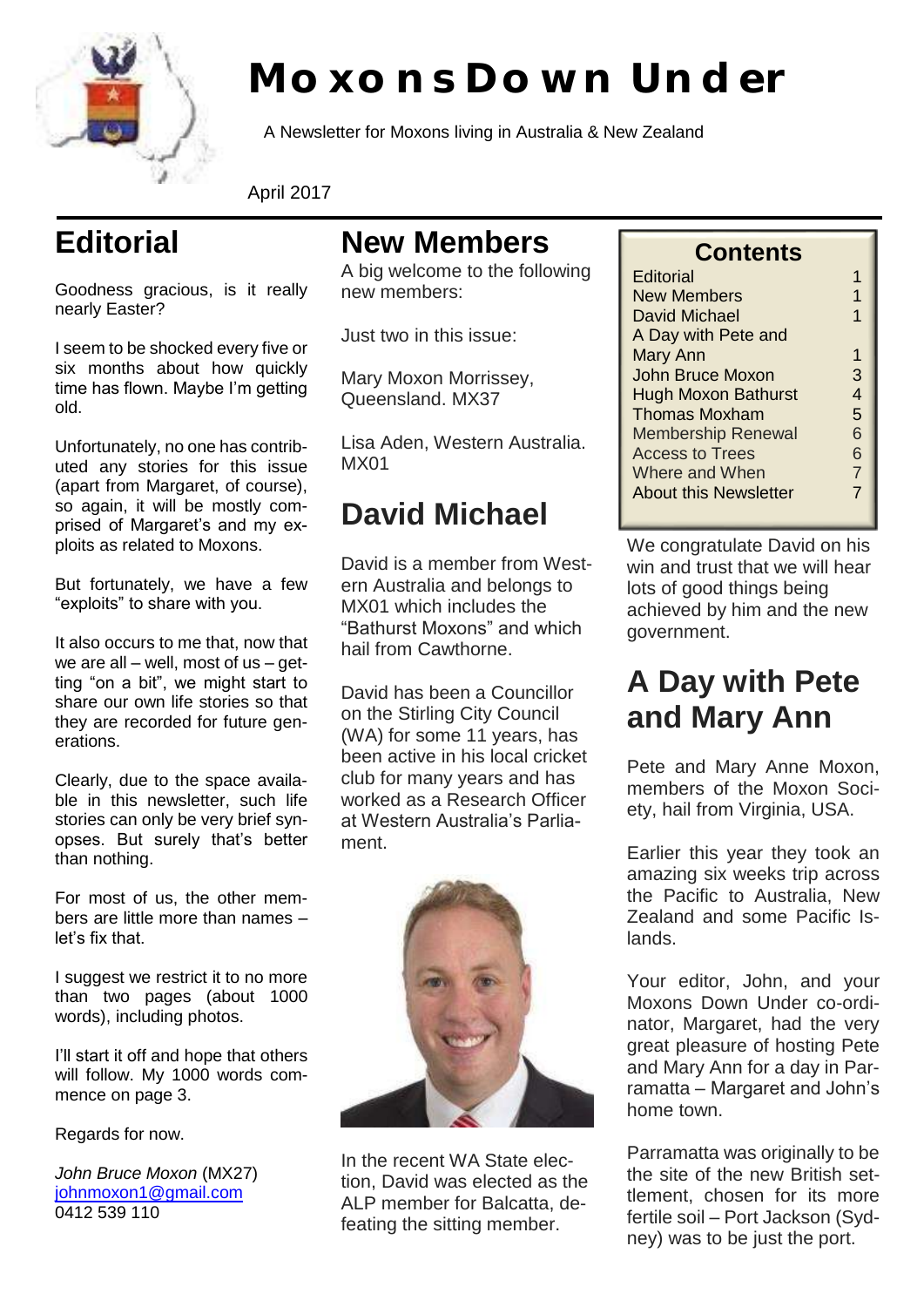Old Government House in Parramatta Park, built in 1799, is Australia's oldest surviving government building.

So it was with great delight that Pete and Mary Ann agreed to let us show them something of both the old and the new Parramatta.

We met them at the ferry wharf in Parramatta after their one hour trip up the river from Circular Quay.



First a coffee at the café next to the wharf, where we all had a chance to introduce ourselves and for us to hear of their adventures so far.



We may not be genetically related, Pete belonging to MX01, and John to MX27 (on the other hand we may be – a long way back), but we soon found that we all got on very well.

After coffee we set off along the river bank walk where the path has artwork on it depicting the life of the local indigenous people, the Burramatta clan,

and their often violent interactions with the new settlers.

A quick tour of the public areas of the Riverside Theatre, then a stroll up Church Street to Centenary Square where the Town Hall and St Johns Cathedral are located.

Our visitors are very widely travelled and have "seen enough churches and town halls to last a lifetime" so we moved straight to Westfield – to show them some real Aussie culture. Well, we had fish and chips for lunch, in any case.



Lunch was followed with a short walk to Parramatta Park.

We showed them where, in 1847, Governor FitzRoy's coach overturned, killing his wife and his aide-de-camp, Charles Masters, and the monument in memory of that event.

A short walk up the hill to Old Government House where, in the courtyard, is a good pictorial history of white settlement in Australia which Pete found useful for gaining a better understanding of our early history.

We then set off through the Park, including a section where the original Cumberland Plain forest is preserved, followed by a quick look at the protected nesting area on the river bank which is used by the endangered Grey-headed Flying Fox, one of the largest bats in the world. (Thousands in residence, that day).



Finally a rather long stroll along the river to where our van was parked.

On the way back to Pete and Mary Ann's hotel in the city, we detoured through the North Parramatta precinct, home to many historic buildings under threat from development.



We certainly enjoyed meeting and getting to know Pete and Mary Ann – and we hope we didn't bore them too much with our enthusing about Parramatta's history, or wear them out with all the walking.

We hope to catch up with them in the USA in 2018 when we visit.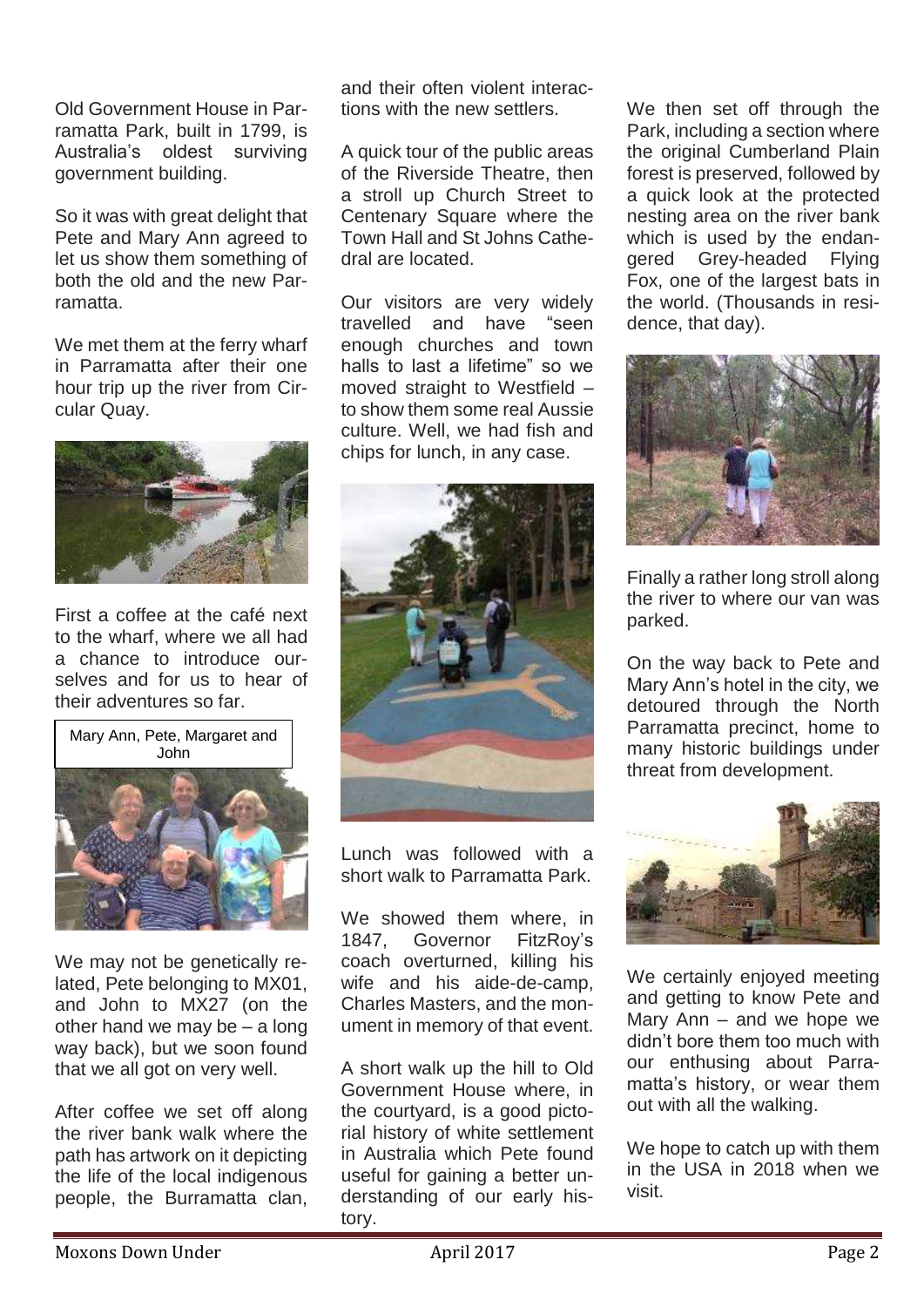#### *John & Margaret Moxon* **John Bruce Moxon - MX27**

*I was born in North Sydney in 1938.*

*My parents moved a lot, so I grew up in a variety of places, including: Kirribilli, Leichhardt, Bronte, Hazelbrook, Belfield, Kings Cross, Kurmond, and Pennant Hills.*

*I had wonderful parents, with heaps of encouragement to pursue my dreams. And lots of taking me to events like the Easter Show, Army Tattoos, trips to the beach, etc.*



*After 9 years at Pennant Hills, as a teenager, we moved to Queenscliff. I moved "out of home" when I was married in 1961. I then lived in Waitara, Hornsby, and Marrickville. After my accident, we moved to Belrose, Dundas Valley for 21 years, then Winston Hills for 18 years and now Northmead since 2010.*

*I started school at Hazelbrook, then did a few years at North Belmore Public, and when we moved to Kings Cross, I attended Darlinghurst Public until mid-way through year 6, when I moved to Kurmond and attended the local public school.*

*I attended Fort Street Boys High at Petersham until 1954.*

*When I left school 18 months before I should have sat for the Leaving Certificate, my parents were adamant that I got a job immediately.*

*So I did and lasted a whole week at a place that sold canvas and canvas goods. I can't even remember what I was supposed to do.*

*I immediately secured a "better" job – delivering false teeth to dentists all over Sydney. I was there for a few months before being offered my first rural job, on a farm in Cowra. That lasted 3 months and then I worked on farms in Narrabri and western Queensland, before returning to Sydney just before my 17th birthday and starting an apprenticeship.*

*Simultaneously with the apprenticeship, I completed a Mechanical Engineering Certificate at TAFE and worked as a design draftsman after my apprenticeship was finished.*

*I worked for Formica Plastics as Assistant Chief Engineer from 1962 to 1966 when I was appointed Production Manager at a spring company – a very unhappy experience. I was sacked, worked for a few weeks as a machinist, then for a few months as a design draftsman before being appointed as Manager of a shoe company.*

*The shoe company, Carmelletes, sent me to the USA for four months in 1968 to improve my skills and then realised they* 

*were going broke and sacked me in 1969.*

*I was immediately offered a job with a competitor, J Robins Footwear, and it was while working for Robins that I had the racing car accident that resulted in quadriplegia.*

*After five months in hospital, and a few more getting my head a bit straighter, I tried selling insurance but was ripped off – so chickened out of that.*

*I started a business with a friend. We built hand controls to allow people with disabilities to drive. That also failed after a few years, so I got a job taking phone orders for a hardware company – another yuk job.*

*I then decided to study and when I got my HSC and my degree, I worked firstly as a volunteer, then full time, for the Handicapped Persons Alliance (now People with Disability Australia) as Information Officer, and later, as Information Co-ordinator.*

*The NSW Public Service called and I joined it in 1984, occupying several roles, including: Senior Policy Officer (Disability), Senior Policy Officer (HR), Senior Establishments Officer, Senior Industrial Officer, Manager, Staff Development and Training, and Area Planner.*

*In 1998, I resigned and started my own business, in partnership with good friend, Jenny Green. That business, Moxon, Green and Associates P/L was my last paid job.*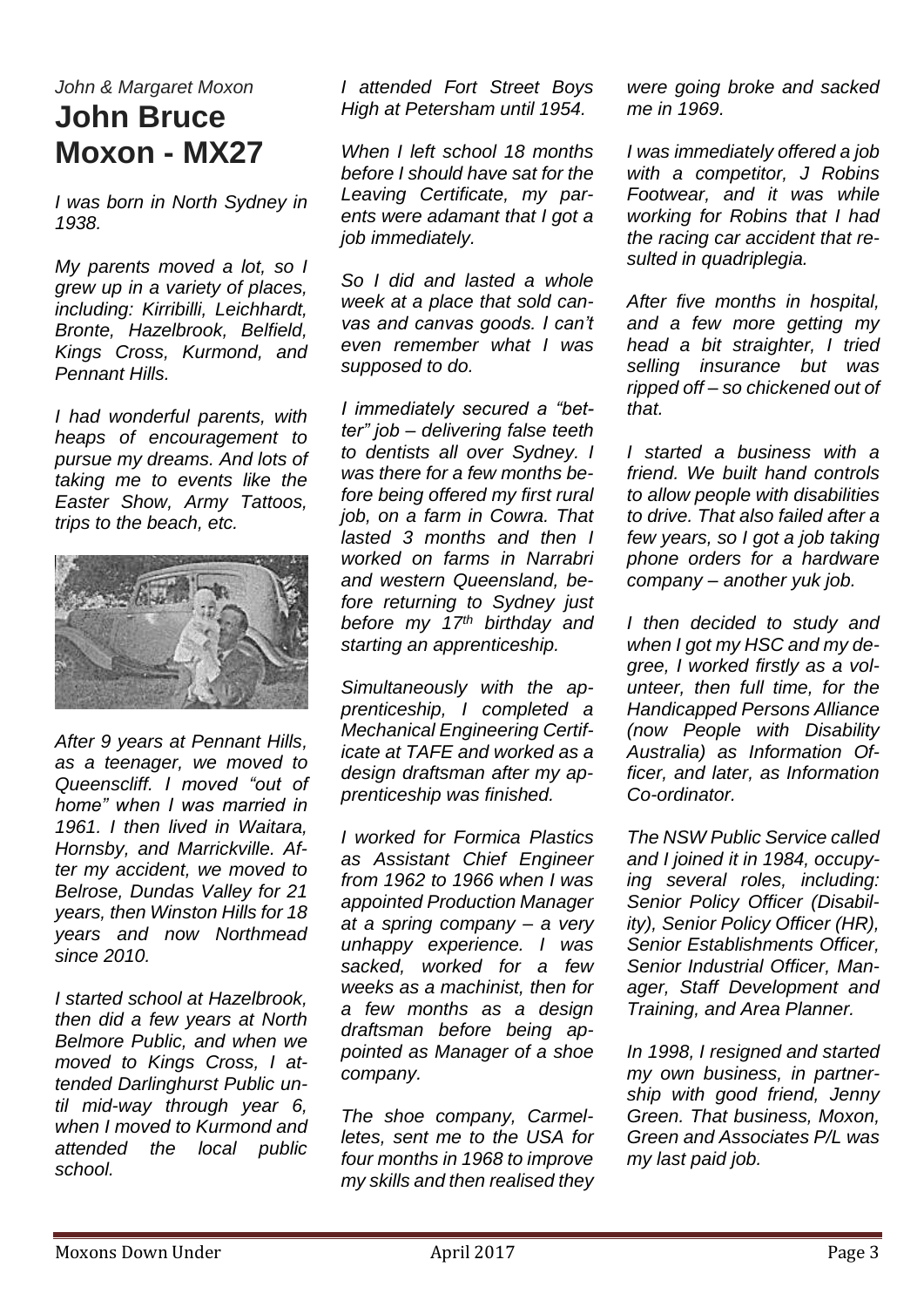*I retired from paid employment in 2008.*

*I've been married twice and have had several partners.*

*My first marriage was in 1961 to Pauline White of Pennant Hills and we had three children: Bruce b1962, Raymond b1963, and Karen b1967. Pauline and I split up in 1971, with the boys staying with me and Karen living with her mother. And after five years, Ray (at the age of 12) joined her.*

*In 1986 I commenced a relationship with my current wife, Margaret Tucker. We were married in 2006.*



*I had been interested in car racing since I was about 10 but serious motor sport did not start until 1966, when a friend allowed me to race his Holden FJ a few times. I was "spotted" by a fellow racer and invited to join his team and I drove its Austin A95 and Studebaker Lark in many races over the following few years.*

*In 1969 I built my own Formula Vee racer and raced at several tracks but, while practicing at Oran Park on Captain Cook Day (29 April 1970) I crashed and my neck was broken.*



*Motor sport still remains one of my strong passions.*

*Another passion is fighting for equity for people with disabilities. We have had some successes, but the fight continues.*

*But my real passion is my family – my immediate family, of course, but also my extended family, and all those whom I have met through family history research.*

*I have had a few job setbacks. My marriage failing was a huge setback – particularly its effect on our children. Breaking my neck was a setback. A couple of failed businesses were setbacks. Failing to achieve all we set out to achieve for people with disabilities certainly set me back.*

*But all these setbacks, although hard to stomach at the time, in many ways made me stronger and more determined to succeed in future endeavours.*

*For my efforts, I was made Parramatta Council's Senior Citizen of the Year in 2010, and in 2013, I was presented*  *with a "Lifetime Achievement in Disability Award" by the Federal Government.* 

*My biggest regret is not quizzing my parents and grandparents about their lives and recording it all.*

*And, finally, I regret the things I have said or done that have caused others pain.*

*My plans include continuing my research into my family, travelling, and trying to become a good person.*

*John Bruce Moxon MX27 29 March 2017*

#### **A Mystery Solved**

If you have read John's story above, you would have maybe noticed that he worked for a few years at Formica Plastics. (As did Peter and Lyal Moxon also members of MX27).

The general manager at the time was a Hugh Bathurst, who told John that his middle name was Moxon.

Being in his mid 20s John was not very interested, and promptly put that information to one side.

In 2011, one Thomas Bathurst was appointed Chief Justice of NSW and Lieutenant-Governor of NSW, and in the press items about this it was noted that his father was Hugh Moxon Bathurst, so John's interest was picqued.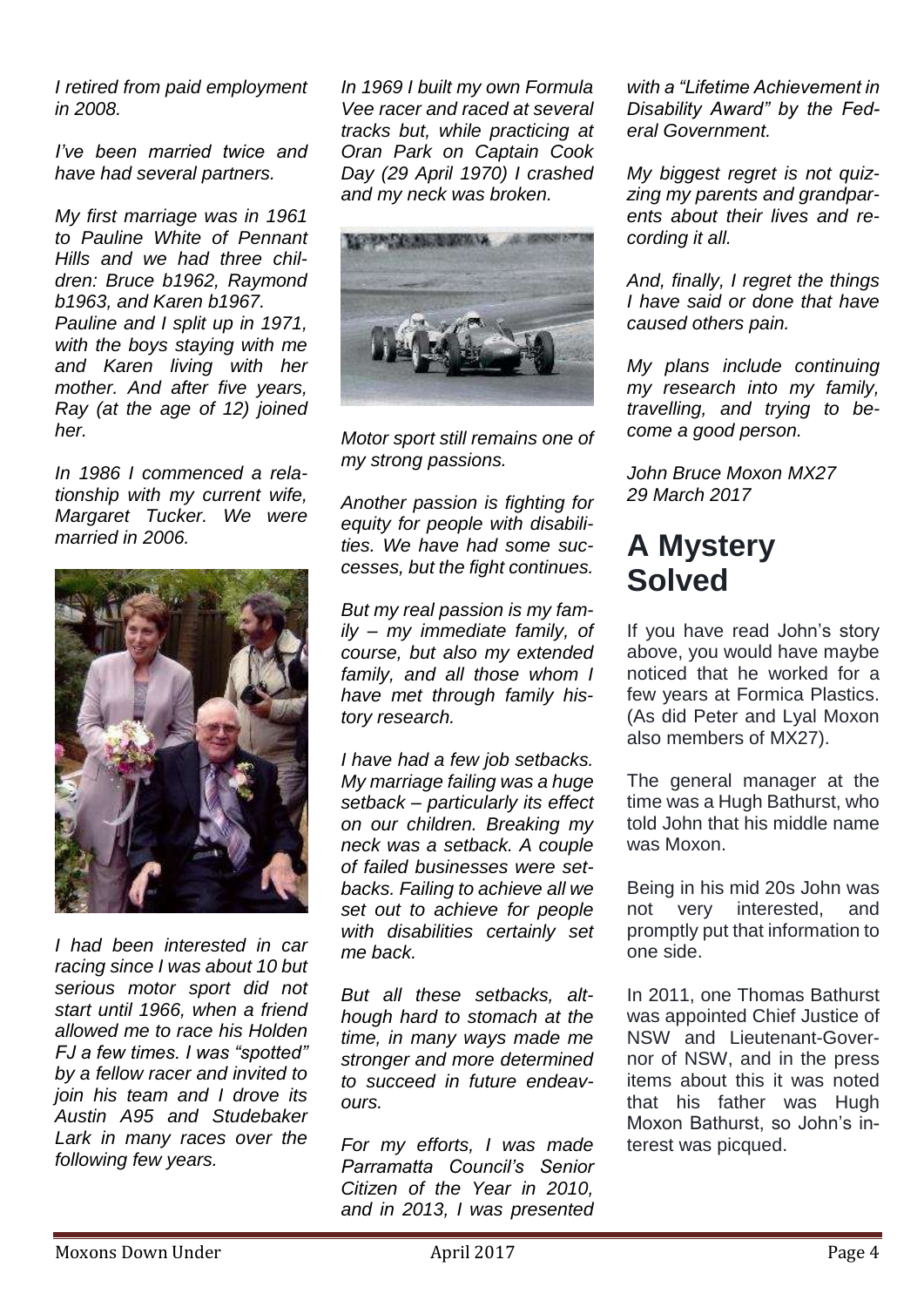John was well aware of the "Bathurst Moxons", but what was this "Moxon Bathurst"?

It turns out that Hugh, is a descendant of Harriet Moxon (1788-1865) who was an artist, and is a member of MX17.

This is how it happened: Harriet Moxon married John Cook and had a son, William Cook Snr (b Suffolk 1814 – d South Australia 1897), who in turn had a son, William Moxon Cook (b 1857 South Australia d 1917 Victoria) who married Janet Macnee, and had a daughter, Mary Rankin Cook who Married William Lloyd Bathurst in 1892.

Mary Rankin Cook and William Bathurst were the parents of Hugh Moxon Bathurst (b 1907  $- d 2001$ ).

And as a final small titbit – Hugh Moxon Bathurst had some status of his own – he was the Private Secretary to Senator James Fraser, Minister for Health in the Chifley Government in the 1940s.

And our own Sally Lee of WA is also on MX17.

So now we know.

#### **Thomas Moxham**

Many of our Moxon Society members have been introduced to each other when travelling overseas or have become friendly through Facebook, and this contributes to collaboration on research. It is always a delight when members on different sides of the

world solve a problem with a newly discovered Moxon, Moxam, Moxim or Moxham. It's even better when we can connect a new member – in this case Mary Moxham, originally from Sydney but now living in Queensland – to the research.

Member Philip Lord from Lancashire, UK recently sent me a portrait of a World War 1 soldier. His name was Frederick Moxham.



I quickly found that he was from South Australia and that his parents were Thomas Moxam/Moxham and Mary Ann Brooks who were listed in our tree The Moxhams of Ebbesbourne Wake, Wiltshire or MX37. This tree has many living descendants spread around the English-speaking world.

So, Thomas, although born in Dorset, must have emigrated to Australia. And indeed he did.

The Adelaide Register announced the arrival on 28<sup>th</sup> November 1859 of the David McIvor, a ship of 968 tons, with 383 government (sponsored) immigrants. The ship had left Liverpool on 27<sup>th</sup> August. One of these passengers was Thomas Moxham from Dorset, England,

Here is an excerpt from the

*South Australian Register*, describing the passengers:

*"There are on board a large number of remittance emigrants ; and as Dr. Duncan will probably have paid his visit of inspection to the vessel before she is moored in the stream, such as have friends may then leave without obstacle: — Industrial — Labourers 72, agricultural labourers 41, female servants 85, cabinetmakers 2, carpenter 1, bricklayer 1, miner 1, clerk 1, tailor 1, joiner 1, masons 4, ropemaker 1, teacher 1, smith 1, shepherd 1, moulder 1, wheelwright 1, coach* 

*builder 1, tinsmiths 3, ploughman 1, milliner 1, dairymaid 1 …"*

*"In general appearance the vessel would seem admirably adapted for passengers; but on boarding, it was evident that there was rather a lack of that rigid discipline so necessary to the well-being of emigrant ves-*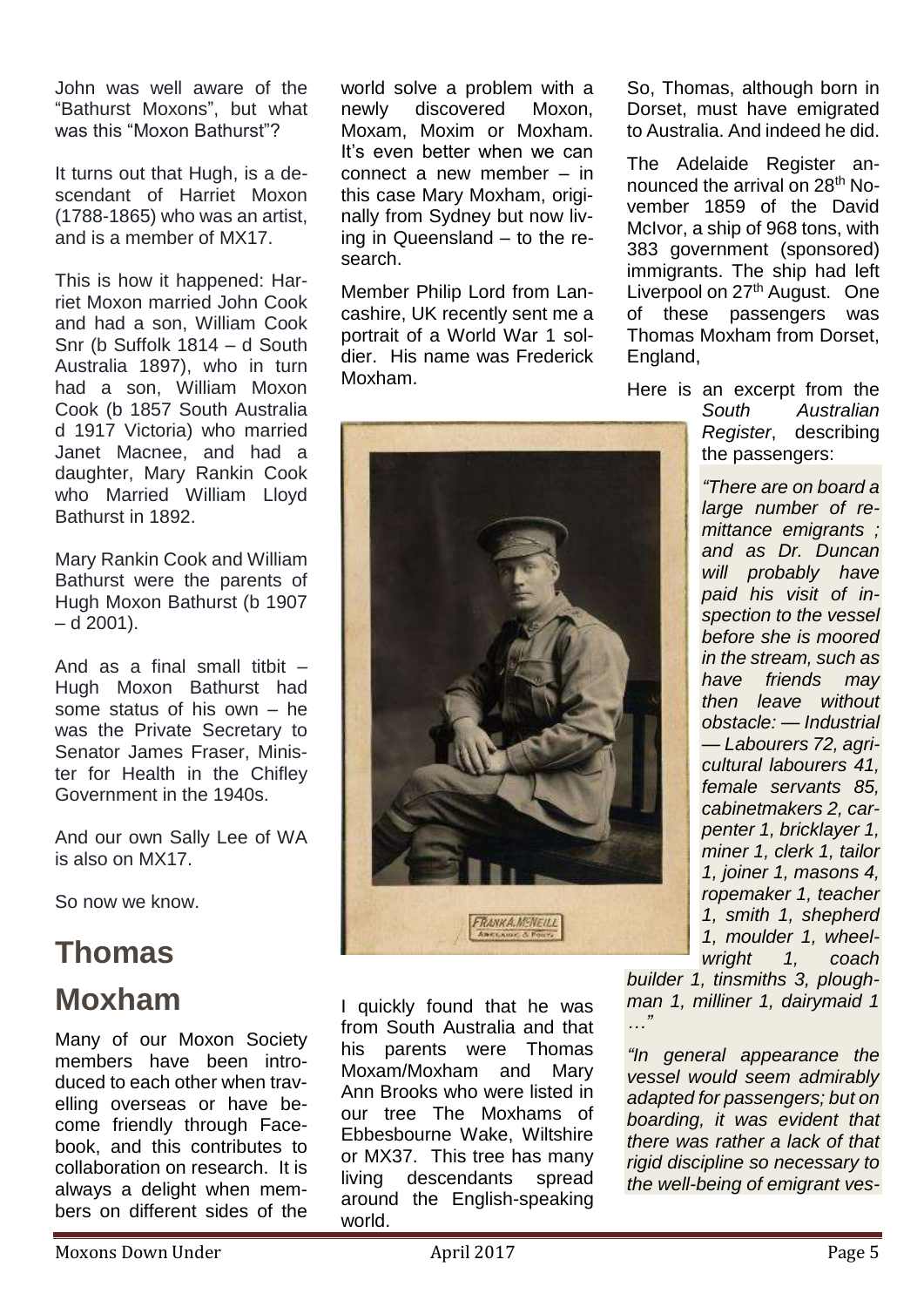*sels, and in cleanliness perhaps a little behind many of the previous arrivals. The people on board, though doubtless eligible persons, from the very fact of their having passed the Commissioners, certainly did not appear to be anything superior, if equal, to the occupants of former vessels, and of their conduct on the voyage it appears that at one period matters wore rather a serious aspect, from the national strifes existing amongst them …." (29 November 1859)*

Young Thomas Moxham was born in 1833 in Sixpenny Handley, Dorset, the youngest son of Henry Moxam and Sarah Elliott, whose family appears in the Society's tree MX37 – Moxhams of Ebbesbourne Wake, Wiltshire.

By 1841 he was the only son left at home with his parents, and in 1851 he was a junior servant working for a farmer of 600 acres employing 20 men in West Woodyates within walking distance of his home.

Aged 26 when he arrived in Adelaide, no doubt he was a useful farm labourer. By 1863 he had married 16 years old Mary Ann Brooks and they settled in Myponga south of Adelaide and later in the Lobenthal region north west of Adelaide, followed by Norton Summit, closer to Adelaide. He died in Catherine Street, Kensington (SA) in 1909.

Three of his sons – William Thomas (b1873), John (b1875) and Frederick (b1883) served overseas in World War 1. Two survived to produce children and grandchildren in South Australia, but John died

in Pozieres, France on August 10, 1916.

Ten years earlier than Thomas Moxham's migration to Adelaide, his oldest brother John Moxham had migrated to New South Wales and settled in the Maitland area. He was the John Moxon/Moxham whose biography was published in the most recent Moxon Newsletter of November 2016. He arrived on the Emigrant in 1849 as a free settler. He had married Marina Derrick in Sixpenny Handley just before they departed for the colony. All their children were born in New South Wales.

This couple too had many children, and their descendants include our new member Mary Moxham of Queensland. Mary is an enthusiastic member who has already taken on guardianship of MX37 in association with other members.

*Margaret Moxon.*

### **Membership Renewal**

Unfortunately, a number of members have not renewed for 2017.

We understand how busy many of you are, and hope that renewal has just slipped your mind.

So, we have sent this issue out to all, in the hope that it might encourage everyone to renew.

We are not a big organisation – some 40 members in Australia and three in New Zealand, so every dollar helps us to continue to produce this newsletter and distribute it.

When you are renewing please note that you can pay by cheque or by direct bank deposit (eft).

If you choose to use eft, please remember to put your name as the "reference", so Margaret knows just who has paid.

And, while you're at it, why not encourage another family member to join as well?

#### **Access to The Moxon Society's Ancestry trees**

Have you asked for access to the Moxon Society tree to which your family belongs - for example MX27 Moxons of Silkstone, or MX01 Moxons of Cawthorne? You do not have to be a member of Ancestry to look at a tree. All members of our Society can ask for Read only access to their tree. Just send an email to Margaret at webmaster@moxonsociety.org or to Chris Moxon in England at membership@moxonsociety.org

You'd be surprised at what you might find. Additionally, you may know of gaps in the tree, particularly in relation to deceased uncles, aunts, grandparents etc. on your Moxon side. Please let one of us